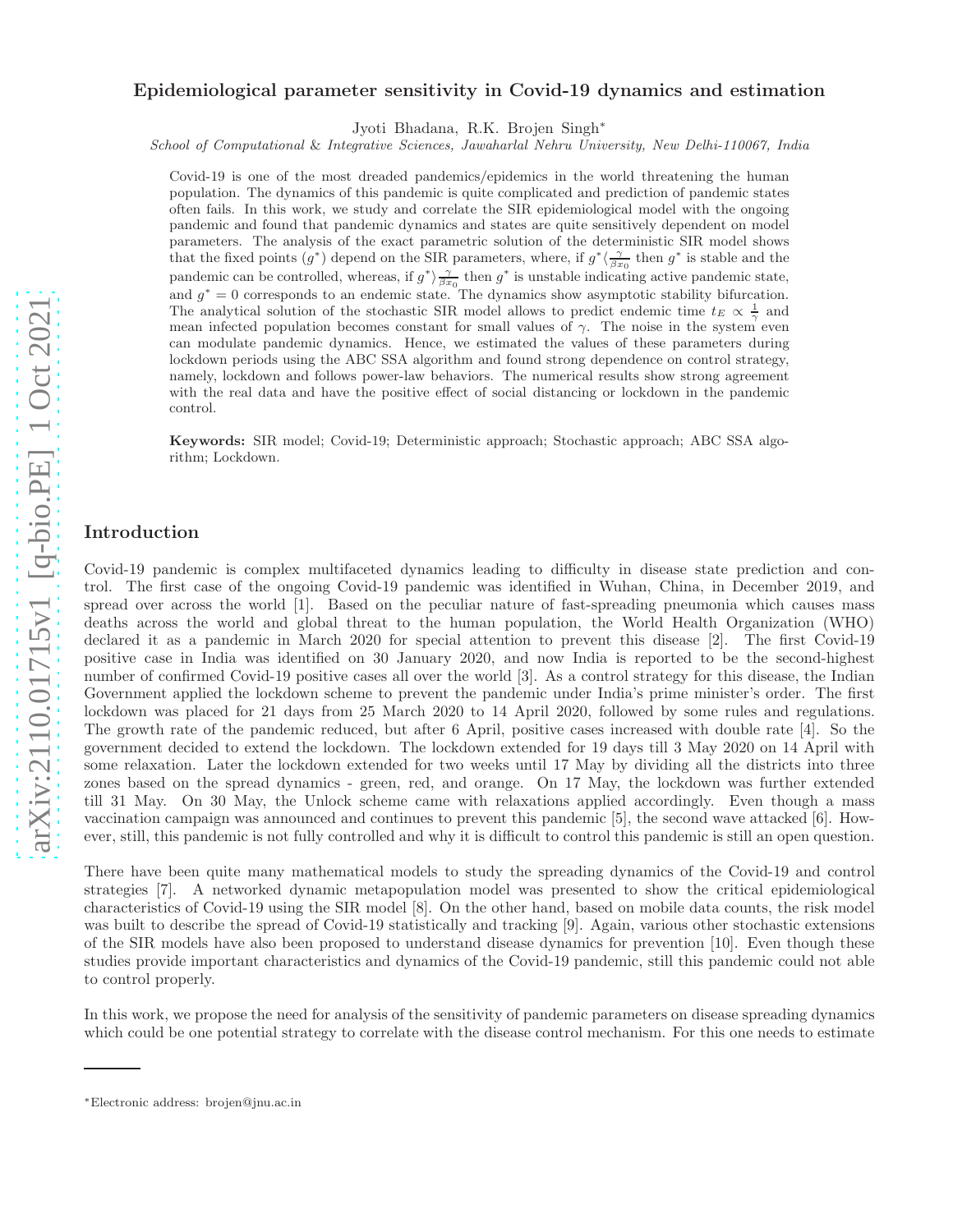the values of model parameters on various pandemic states triggered by adopted government policies to control the pandemic. The estimated parameter values can be used for the prediction of disease states. The idea of parameter estimation is based on Bayesian inference in which the prior belief and then concluding the distribution of parameters rather than predicting the single point value is the desirable property [11]. Exact Bayesian inference is tractable only for a small set of parametric distributions [12]. Parameter estimation is a computational approach for the parameters under available observations. Some unpredictable fluctuations of the observations may differ from one experiment to another under the same existing conditions called nonsystematic errors—the effective way of describing these kinds of fluctuations by model observations stochastically. The function of observations used to compute the parameters is called the estimator. If the fluctuations of the observations were absent, the estimator would produce exact values for the parameters [13]. Bayesian inference methods described in epidemiological modeling are generally based on Markov Chain Monte Carlo (MCMC) process [14]. These Bayesian inference methods depend on the likelihood functions. The compatibility for a given model depends on the probability of observed data for a given set of parameters. Due to this incompatibility, epidemiology models are restricted. So new methods were developed that do not require the likelihood functions for parameter inference. Such algorithms for "likelihood-free inference" have been developed. Such approaches have been successfully applied to a variety of domains including evolution and ecology [15, 16], cosmology [17], econometrics [18], cognitive science [19], systems biology [20], and biochemistry [21]. The parameters are estimated by using the ABC method that is based on sequential Monte Carlo (SMC) for dynamical models [22].

The study of epidemiological models to understand Covid-19 dynamics deterministically or stochastically generally use a fixed value of the parameters involved in the respective models [23]. Due to some of the complex peculiar properties of this pandemic such as the Covid-19 virus spreads quite fast [24], rate transmission is high causing an abrupt change in positive cases [25] etc, in a country like India with a vast population, it is hard to prevent its spread. Indian Government's lockdown policy improves in recovery rates as compared to other countries [26] still the pandemic is not under control. In this process of prediction and understanding pandemic states, the reproduction number  $R_0$ has been used as an indicator [26]. In this paper, we used the classic SIR (susceptible-infected-recovery) model to study parameter sensitivity on pandemic/epidemic dynamics with special reference to the Covid-19 pandemic. Due to their sensitiveness to complicated dynamics, the estimated parameters can be used not only in describing complicated disease dynamics and states but also in forecasting pandemic fate. We picked up lockdown as a control strategy that triggers changes in the topology of the dynamics via changes in the parameter values. We propose that this sensitiveness of the parameter values in the pandemic needed to be considered and systematically implemented in the Covid-19 models for the proper and accurate pandemic forecast.

# Sensitivity of the pandemic dynamics on disease parameters

The epidemiological model which can study disease dynamics in any epidemic or pandemic is the classic SIR (susceptible-infectious-recovered) model [27] with  $x \to S/N$ ,  $y \to I/N$ ,  $z \to R/N$  (N is the population in the demographic regime) as described by,

$$
\frac{d\Lambda}{dt} = \mathcal{F}(\Lambda); \ \Lambda = \begin{bmatrix} x \\ y \\ z \end{bmatrix}; \ \mathcal{F} = \begin{bmatrix} -\beta xy \\ \beta xy - \gamma y \\ \gamma z \end{bmatrix}; \quad \forall \mathbf{x}, \mathbf{y}, \mathbf{z} \in \mathbb{R} \tag{1}
$$

where,  $\beta$  is the infection rate and  $\gamma$  is the recovered rate which can related to the reproduction number  $R_0$  by  $\gamma = \frac{\beta}{R_0}$ [28]. The analytical solution of this equation (1) can be obtained by the following the procedure described by Harko et. al. [29]. In this procedure, the coupled ordinary differential equations (ODE) in equation (1) are converted to an equivalent single second order ordinary differential equation in z, and then with the variable transformation  $g = e^{-\frac{\beta}{\gamma}z}$ , the ODE in z is transformed to a simplified second order ODE in g. Then by defining a function  $f = \frac{dt}{dg}$ , this ODE in g can be reduced to a type of Bernoulli differential equation which can be solved, and the z−dependent solution for initial condition  $[x_0, y_0, z_0]^T$  are,

$$
x = x_0 g(z); \ y = \frac{\gamma}{\beta} ln[g(z)] - x_0 g(z) + x_0 + y_0; \ z = -\frac{\gamma}{\beta} ln[g(z)] + z_0
$$
\n(2)

where, the implicit function  $q(z)$  can be calculated from the following ODE [29, 30],

$$
\frac{dg}{dt} = g[\beta x_0(g-1) - \gamma ln(g) - \beta y_0] = F(g)
$$
\n(3)

The analysis of this equation (3) was done systematically in order to connect with Covid-19 pandemic behavior [30]. Our study is the extension of the works of Harko et. al. [29] and Toda [30] to understand the sensitivity of the model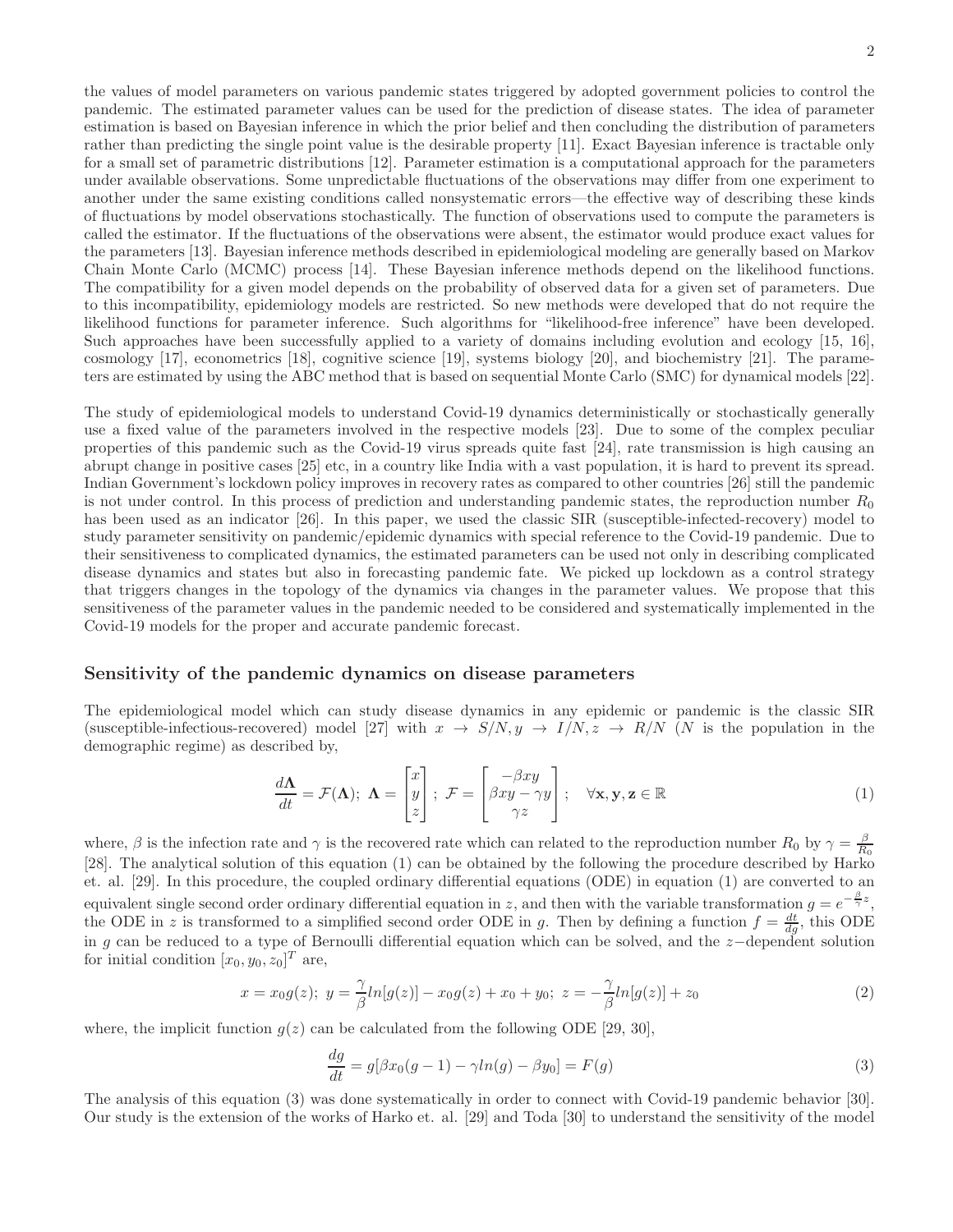Lemma 1: *The pandemic dynamics described by equation* (3) *has two types of fixed points:*

- The fixed point  $g^* = 0$  provides a stable fixed point which corresponds to "endemic" condition where,  $z^* \to \infty$  $as t \rightarrow \infty$ .
- *For the set of fixed points given by the solution of*

$$
\beta x_0(g-1) - \gamma ln(g) - \beta y_0 = 0 \tag{4}
$$

*the factor*  $(-\gamma + x_0\beta g^*)$  *decides the fate of the pandemic/epidemic: (i) if*  $g^*\rangle \frac{\gamma}{\beta x_0}$ ,  $g^*$  *corresponds to unstable fixed point, the condition which the pandemic/epidemic persists, whereas, (ii) if*  $g^*\langle \frac{\gamma}{\beta x_0}, g^*$  becomes stable fixed *point, the condition at which the pandemic/epidemic moves to endemic.*

**Proof:** Fixed points of the equation (3) can be obtained by putting  $\frac{dg}{dt} = 0$  and solving for  $g \to g^*$ . The fixed points  $\int$ *are*  $g^* = 0$ *, and solutions of*  $g^*$  *of* 

$$
\beta x_0(g-1) - \gamma \ln(g) - \beta y_0 = 0 \tag{5}
$$

The fixed point  $g^* = e^{-\frac{\beta}{\gamma}z^*} = 0$  is the condition when  $z^* \to \infty$  which can happen at significantly long time  $(t \to \infty)$ . *This is the condition at which all the infected people in a certain demographic regime become recovered. This means*  $I \rightarrow R$ ,  $R \rightarrow N$ , where, N is the exact population in the demographic regime. This is, in fact, the condition of *endemic i.e. the pandemic/epidemic ends.*

Linear stability analysis of the equation (3) is done in order to understand the behavior of epidemiological dynamics near the fixed point by expanding g around the fixed point  $g^*$ :  $g = g^* + w$ , where, w is an arbitrary variable  $w\langle 1$ . Putting this expression to equation (3) and expanding  $F(g^* + w)$  around  $g^*$  using Taylor's series expansion keeping only linear terms, we have,

$$
\frac{dw}{dt} = F(g^*) + w \left. \frac{dF}{dg} \right|_{g \to g^*} + O(w^2) \sim w \left[ -\gamma + \beta x_0 g^* \right] \tag{6}
$$

such that, one can obtain:  $w(t) \sim w_0 e^{[-\gamma + x_0 \beta g^*]t}$ , and one can get the approximate solution given by:  $g(t) \sim g^* + w_0 e^{[-\gamma + x_0 \beta g^*]t}$ . For the fixed point  $g^* = 0$ ,  $g(t) \sim g^* + w_0 e^{-\gamma t}$ , where, eigenvalue  $\lambda = -\gamma(0)$ indicating stable fixed point such that  $\lim_{t\to\infty} g(t) \to g^* = 0$ . Since  $g^* = e^{\frac{\beta}{\gamma}z^*}$ ,  $g^* = 0$  only when  $z^* \to \infty$  as  $t \to \infty$ which is the condition:  $I \to R$ ,  $R \to N$  at  $t \to \infty$ .

The set of fixed points provided by equation (5), the approximate solution is given by  $g(t) \sim g^* + w_0 e^{[-\gamma + x_0 \beta g^*]t}$  with  $s^* \neq 0$ . The following two conditions in the stability analysis can be observed:

- If  $-\gamma + x_0 \beta g^* \langle 0$ , such that,  $g^* \langle \frac{\gamma}{\beta x_0},\right)$  then  $g^*$ s are stable fixed point, where,  $\lim_{t\to\infty} g(t) \to g^* \neq 0$ . These fixed points may correspond to metastable states, where, pandemic/epidemic is controlled as  $z^* \to large$ , in the case of multiple epidemic/pandemic waves similar to Covid-19 pandemic.
- If  $-\gamma + x_0 \beta g^*$ , where,  $g^*$ ,  $\frac{\gamma}{\beta x_0}$ , then  $g^*$ s are unstable fixed point, where,  $\lim_{t\to\infty} g(t) \to \infty$  (blows up). The condition could correspond to the state at which pandemic/epidemic is active.
- The case  $-\gamma + x_0 \beta g^* = 0$ , with  $g^* = \frac{\gamma}{\beta x_0}$ , then  $g^*$ s is saddle fixed point, where,  $\lim_{t \to \infty} g(t) \to g^* = constant$ .

Lemma 2: *The equivalent ODE* (3) *of SIR model exhibit asymptotic stability bifurcation with the bifurcating parameter*  $g^* = \frac{\gamma}{\beta x_0}$ .

**Proof:** Since the dynamics described by the equation (3) shows stable for  $g^*\langle \frac{\gamma}{\beta x_0},$  and unstable for  $g^*\rangle \frac{\gamma}{\beta x_0}$ , it clearly *indicates that the dynamics of* g(t) *exhibits asymptotic stability bifurcation [31] as shown in Fig. 1. The bifurcation* diagram indicates that when  $g^*\langle \frac{\gamma}{\beta x_0}$  there could be two possibilities either there is no pandemic/epidemic or if there *is pandemic/epidemic then it is the case of endemic. Since*  $g^* = e^{-\frac{\beta}{\gamma}z^*}$ , we have in this case  $z^*\rangle \frac{\gamma}{\beta x_0} ln\left[\frac{\beta x_0}{\gamma}\right]$ . *For a fixed initial condition*  $x_0$  *we have*  $\gamma$ )  $\beta$  *because of fast recovering as compared to quite slow infection rate*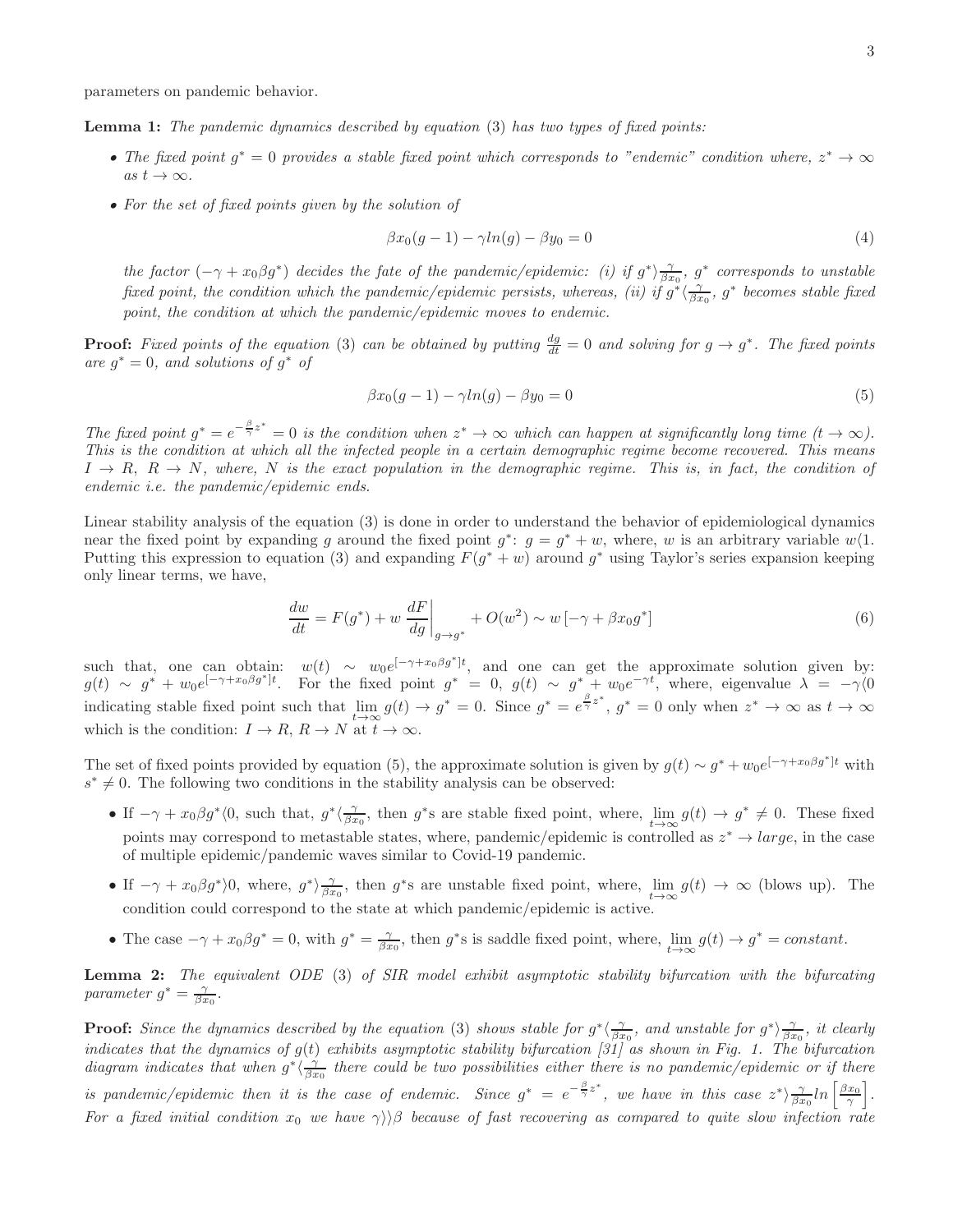*in this situation and so one can approximate*  $\ln \left[ \frac{\beta x_0}{\gamma} \right] \sim \left[ \frac{\beta x_0}{\gamma} - 1 \right]$ . In this state, we have,  $z^* \rangle x_0 - \frac{\gamma}{\beta}$ . Hence, when  $x_0 \sim \frac{\gamma}{\beta}$  the epidemic ends and this condition depends on the parameters  $\gamma$  and  $\beta$  sensitively. As g<sup>\*</sup> departed from  $g^* = 0$   $(g^*)0$ , pandemic/epidemic starts but it is under controlled till  $g^*\langle \frac{\gamma}{\beta x_0}$ . Once it reach  $g^* = \frac{\gamma}{\beta x_0}$ , the *pandemic/epidemic becomes active and as*  $g^*$ )  $\frac{\gamma}{\beta x_0}$ , the pandemic/epidemic becomes uncontrollable. Hence, we need to *manage the parameter*  $\gamma$  *and*  $\beta$  *so that*  $g^* \langle \frac{\gamma}{\beta x_0} \rangle$  *to become controllable.* 

The analysis of the equivalent SIR epidemiological model clearly shows that epidemiological dynamics and its controllability are quite dependent on the parameters  $\beta$  and  $\gamma$  and are very sensitive to these parameters. Further, these parameters becomes quite sensitive variables not constants which could be dependent on various factors, namely, pandemic/epidemiological features, the nature of viral dynamics as in the case of ongoing Covid-19 pandemic (viral virulence, health index, temperature, pressure etc) [32, 33] etc. Hence, it is important to search for the dynamics of these parameters and correlate with controlling factors of the pandemic/epidemic triggering the changes in these parameters such as social distance, lockdown etc [34].



FIG. 1: Bifurcation diagram of the equivalent SIR model equation.

## Stochastic description of the SIR model

The SIR model described by equation (1) can be translated into two reactions model:  $X + Y \stackrel{\beta}{\rightarrow} 2Y$ ;  $Y \stackrel{\gamma}{\rightarrow} Z$  [27, 35]. Consider the activities of these reactions are random in nature and obey Markov process [36]. Then, the state of the system at any instant of time "t" can be defined by a state vector,  $[x, y, z]^T = S(t)$ ;  $x, y, z \in I(integer)$  represent populations of susceptible, infectious and recovered in the demographic region, where,  $T$  is the vector transpose. The transition of the state vector during time interval  $[t, t + \Delta t]$  can be engineered as the birth or death of one molecule, and  $\sqrt{ }$  $\overline{1}$  $\boldsymbol{x}$  $\hat{y}$ z 1  $|\rightarrow$  $\sqrt{ }$  $\overline{1}$  $x \pm 1$  $y \pm 1$  $z \pm 1$ 1 are the possible transition states in the model during this time interval. Further, the relationship between stochastic rate constant  ${c_j}; j = 1, 2$  and classical rate constants  $\beta$  and  $\gamma$  is given by the relation  $c_1 = \beta V^{1-\nu} = \frac{\beta}{V}$  and  $c_2 = \gamma V^{1-\nu} = \gamma$ , where,  $\nu$  is the stoichiometric ratio and V is the system size [37]. The probability of the state  $\sqrt{ }$  $\overline{1}$  $\boldsymbol{x}$  $\hat{y}$ z 1 at time  $(t + \Delta t)$  is obtained from the detailed balance condition of loss and gain contributions from the reactions, and can be obtained the Master equation of the model [36]. The Master equation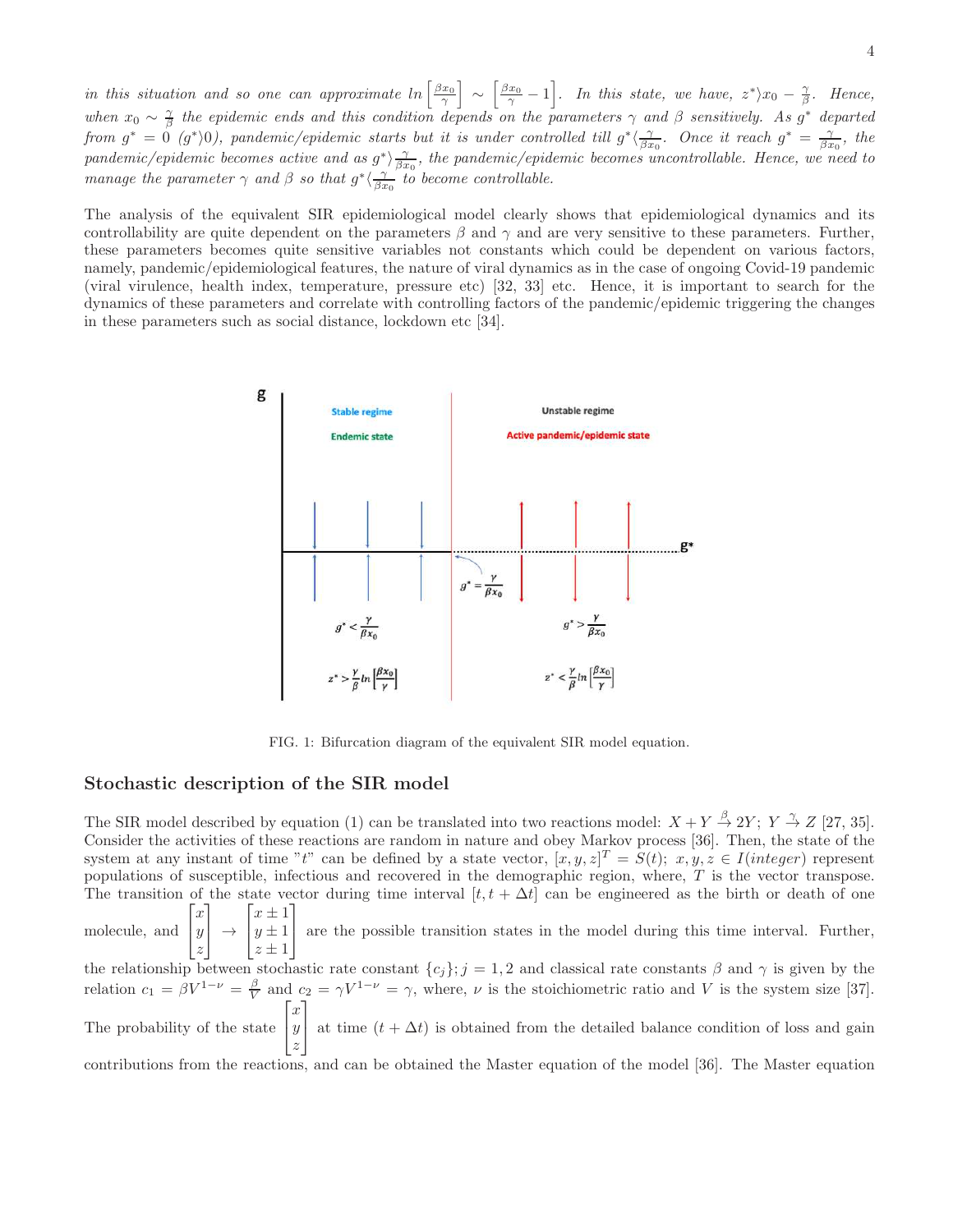thus obtained is described as,

$$
\frac{\partial P(x, y, z; t)}{\partial t} = \frac{c_1}{V}(x+1)(y-1)P(x+1, y-1, z; t) + c_2(y+1)P(x, y+1, z-1; t) - \left[\frac{c_1}{V}xy + c_2y\right]P(x, y, z; t)
$$
\n(7)

We know that  $x + y + z = N$  such that  $z = N - x - y$ . This relation allows us dimensional reduction from three dimension to two dimension in the Master equation (7). Now we can write equation (7) as following by reducing to the state  $S(t) = [x, y, z]^T \rightarrow [x, y]^T$ ,

$$
\frac{\partial P(x,y;t)}{\partial t} = \frac{c_1}{V}(x+1)(y-1)P(x+1,y-1;t) + c_2(y+1)P(x,y+1;t) - \left[\frac{c_1}{V}xy + c_2y\right]P(x,y;t) \tag{8}
$$

This Master equation (8) can be solved by using generating function technique. For this we define a generating function in two variable given by,

$$
G(s,r;t) = \sum_{x} \sum_{y} s^x r^y P(x,y;t)
$$
\n(9)

The boundary condition to be taken is  $G(r, s; 0) = r^N s^N$ , and normalization condition to the generating function. Now multiply (8) by  $s^x r^y$  in both sides, then doing  $\sum_x \sum_y$  and after simplifying algebra, we have,

$$
\frac{\partial G(s,r;t)}{\partial t} = \frac{c_1}{V}r(r-s)\frac{\partial^2 G(s,r;t)}{\partial s \partial r} + c_2(1-r)\frac{\partial G(s,r;t)}{\partial r}
$$
(10)

This spatiotemporal partial differential equation (10) can be solved using Lagrange-Charpit characteristics method [38]. Using this method to the equation (10), we have,

$$
\frac{dt}{1} = -\frac{ds}{\frac{c_1}{V}r(s-r)\frac{\partial G}{\partial r}} = -\frac{dr}{c_2(r-1)}
$$
\n(11)

From first and third part of equation (11), we have,  $\frac{dt}{1} = -\frac{dr}{c_2(r-1)}$ , and then integrating it we have the following solution,

$$
(r-1)e^{-c_2t} = A(constant)
$$
\n<sup>(12)</sup>

From the second and third part of equation (10), we have the following equation,

$$
\frac{\partial G}{c_2(r-1)} = -\frac{c_2 V r - 1}{c_1} \frac{1}{r} + \frac{1}{r - s} ds \tag{13}
$$

Integrating equation (13), we get,

$$
G(s,r;t) = \frac{c_2 V r - 1}{c_1 r} ln(r - s)B
$$
\n(14)

(15)

where, B is another constant of integration. From equation (13) and (14), we can write the expression for  $G(r, s; t)$ through the constants  $A$  and  $B$  as the following,

$$
G(s,r;t) = \frac{c_2 V r - 1}{c_1} ln(r - s) f[(r - 1)e^{-c_2 t}]
$$
\n(16)

The functional form of f in equation (16) can be calculated using the boundary condition in  $G(s, r; t)$  i.e.  $G(s, r; 0)$  =  $s^N r^N$  and putting it to the equation (16). Further, taking the term  $ln(r - s) \rightarrow ln|r - s|$  for the sake of consideration of the magnitude of the difference  $|r - s|$  or  $|s - r|$ . One reason for taking this assumption is that this difference is generally small during the active pandemic/epidemic state, and at the beginning of the pandemic/epidemic  $ln|r-s| \rightarrow$ ln|s|, whereas, at the endemic state  $ln|r - s| \to ln|r|$ . Considering this approximation, one can write:  $ln|r - s| =$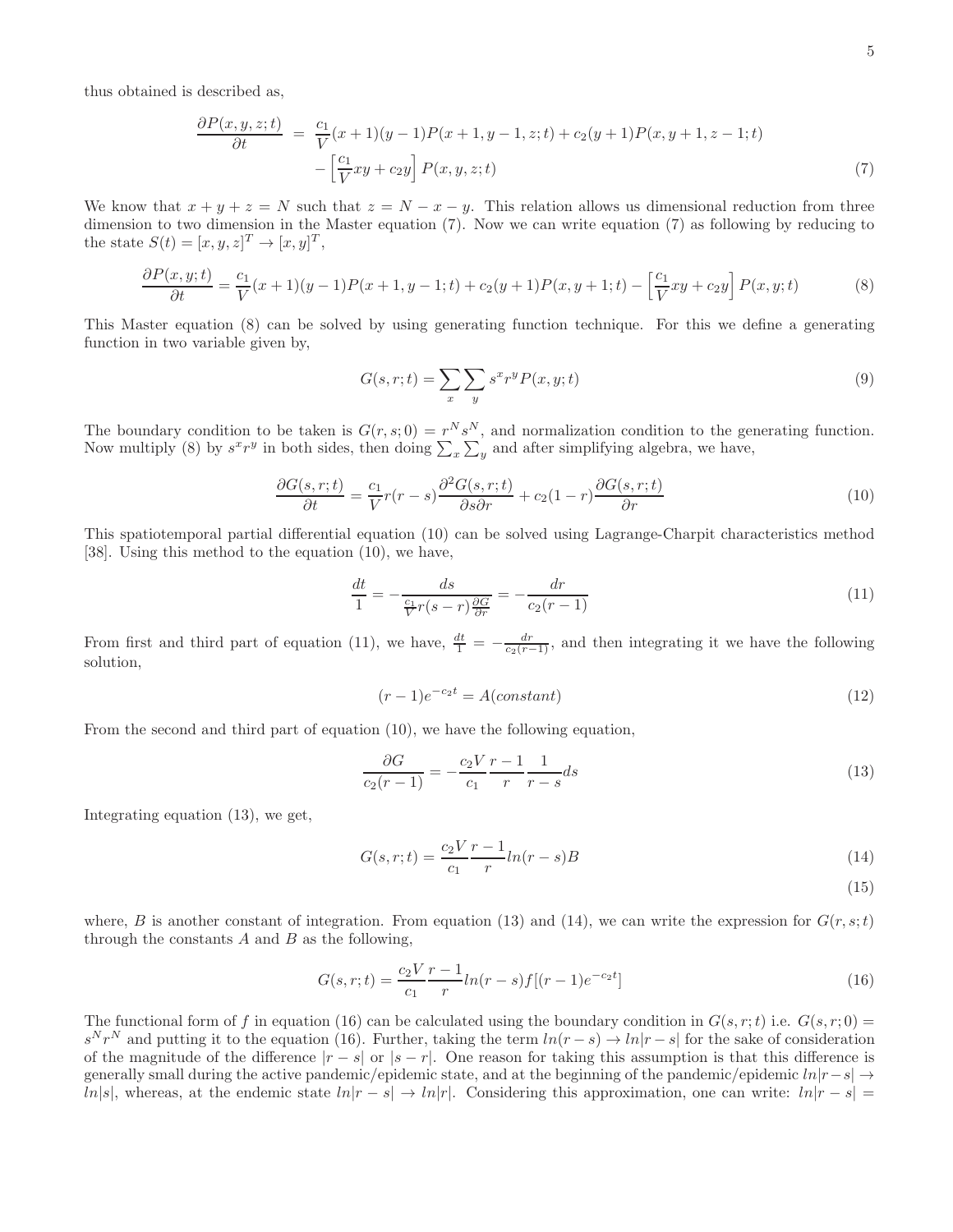$\sum^{\infty}$  $n=1$  $(-1)^{n-1}$  $\frac{[|r-s|-1]^n}{[r-s]}$  $\frac{n}{n}$ . Now after applying the boundary condition, replacing the argument r in the function form  $f(r)$  by  $r \to (r-1)e^{-c_2t}$  and putting this power series expansion to the generating function in equation (16), we have,

$$
G(s,r;t) = \frac{1}{r}e^{c_2t} \left[ (r-1)e^{-c_2t} + 1 \right]^{N+1} s^N \frac{\sum_{n=1}^{\infty} (-1)^{n-1} \frac{(|r-s|-1)^n}{n}}{\sum_{n=1}^{\infty} (-1)^{n-1} \frac{|(r-1)e^{-c_2t}-s|^n}{n}} \tag{17}
$$

We are interested in the dynamics of mean infected population  $\langle y \rangle$  because if we know this dynamics, other dynamics  $\langle x \rangle$  and  $\langle z \rangle$  can be correlated and can be obtained in the similar manner of calculating  $\langle y \rangle$  and using  $x + y + z = N$ . Hence, we show only the calculation and analysis of  $\langle y \rangle$  which can be done using the generating function  $G(s, r; t)$ through the relation:  $\langle y \rangle = \frac{\partial G(s, r; t)}{\partial r}|_{r=1, s=1}$ . Now, using the expression of  $G(s, r; t)$  in equation (17) and using the relation mentioned, we can able to reach the following expression of mean infectious population

$$
\langle y \rangle = N + 1 - e^{c_2 t} + (e^{c_2 t} - 1) \frac{\sum_{n=1}^{\infty} (-1)^{2(n-1)}}{\sum_{n=1}^{\infty} (-1)^{2n-1} \frac{1}{n}}
$$
(18)

We know that in the expression in the numerator of equation (18)  $\sum^{\infty}$  $n=1$  $(-1)^{2(n-1)} \rightarrow \sum^{\infty}$  $n=1$  $1 = 1 + 1 + \ldots + \infty = \frac{1}{2}$  $\frac{1}{2}$  because  $2(n-1)$  is always positive for any integer value of n and the sum can be interpreted by zeta function regularization of the Riemann zeta function. Similarly, the denominator of this equation (18) can be written as,  $\sum_{n=0}^{\infty}(-1)^{2n-1}\frac{1}{n}$ This sum expression is the harmonic series, and the partial sums of the series have logarithmic growth, and hence  $\frac{1}{n} = \sum_{n=1}^{\infty} \frac{1}{n}$  $\frac{1}{n}$ . can be written as:  $\sum$  $\frac{k}{\cdot}$  1 approaches 0 as k goes to infinity. Putting these expressions to the equation (18) and  $c_2 = \gamma$ , we can able to reach in  $\frac{1}{n} = ln(k) + \gamma + \epsilon_k \leq ln(k) + 1$ , where,  $\gamma$  is the Euler-Mascheroni constant and  $\epsilon_k \sim \frac{1}{2k}$  which the following simplified form of the  $\langle y \rangle$ 

$$
\langle y \rangle = N - \frac{\ln(k)}{1 + \ln(k)} \left( e^{\gamma t} - 1 \right) \tag{19}
$$

Now we can have the following analysis.

**Theorem 1.** The mean infected population in a pandemic/epidemic,  $\langle y \rangle$  has the following properties:

- If the recovering rate is very small, then:  $\lim_{\gamma\to 0} \langle y \rangle = N$  (mean infected population will become initial infected *population).*
- *Endemic time is given by,*  $t_E = \frac{1}{\gamma} \ln \left[ N \left( 1 + \frac{1}{\ln[k]} \right) + 1 \right]$ .

**Proof:** From the equation (19), if we take small  $\gamma$  limit then one can get,  $\lim_{\gamma\to 0} \langle y \rangle = N$ . This means that if the *recovering rate is very small at any instant of time* t*, then mean infected population in the demographic region does decreased but remain stagnant to the mean infected population at that time "*t*". Hence, there should be some policy to increase*  $\gamma$  *in order to have*  $\langle y \rangle \rightarrow 0$ *.* 

*The endemic is the condition when*  $\langle y \rangle \to 0$ . *The time taken to reach this condition can be defined as the endemic time*  $t_E$  and can be calculated by taking the limit  $\langle y \rangle \to 0$ . Applying this limit to the equation (19), we get the endemic time given by,  $t_E = \frac{1}{\gamma} \ln \left[ N \left( 1 + \frac{1}{\ln[k]} \right) + 1 \right]$ . Further, for large values of k,  $\ln(k) \to \text{large}$ , such that,  $\lim_{k\to\infty} ln(k) \to \infty$ . In this limit,  $t_E \approx \frac{1}{\gamma}$  $\frac{1}{\gamma}$ ln(N + 1)*. This result indicates that*  $t_E \propto \frac{1}{\gamma}$  *i.e. larger the recovering rate quicker the pandemic/epidemic ends.*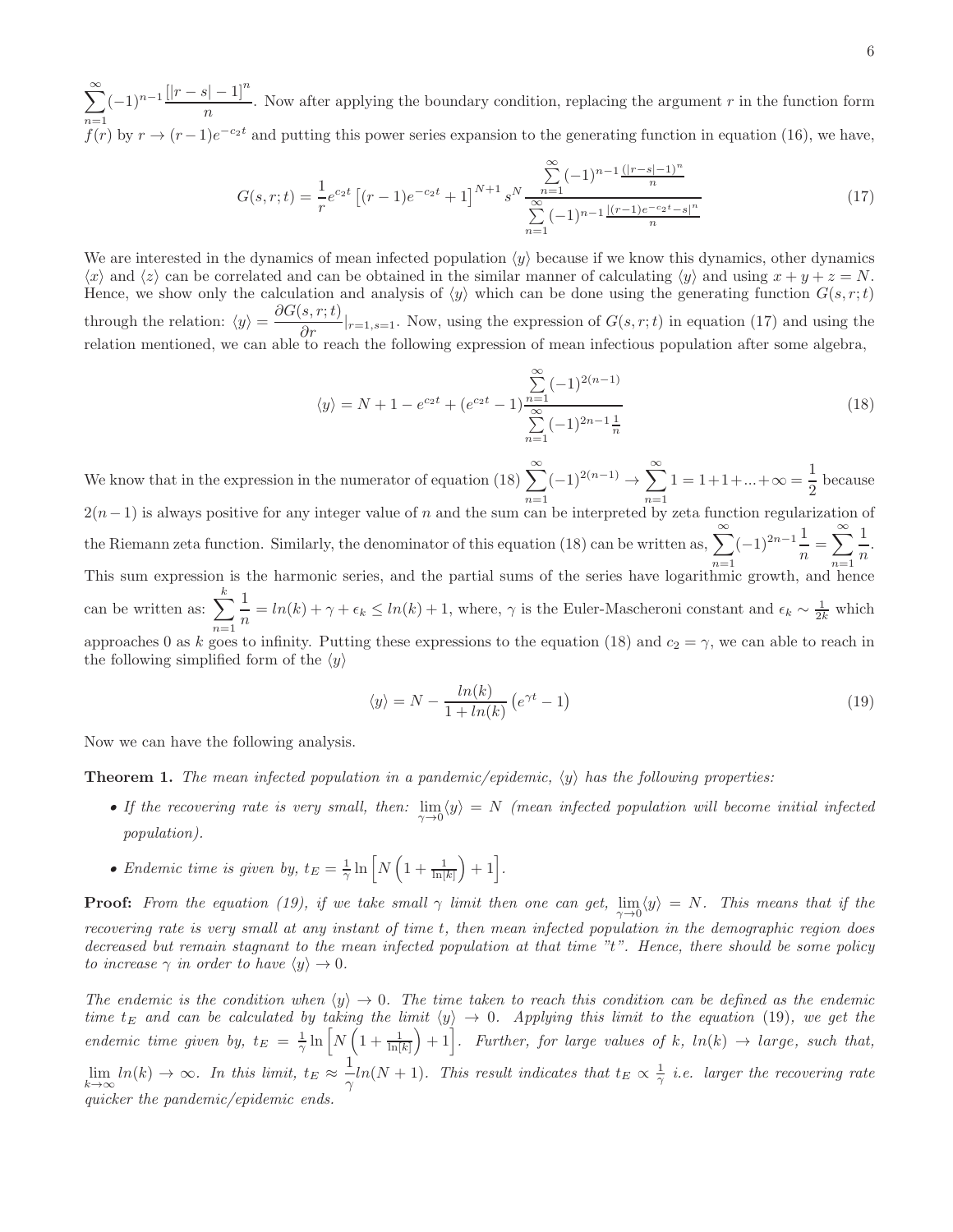Now, we study the effect of fluctuations or noise in the stochastic SIR model system and how does it drives the epidemiological dynamics at various dynamical states. One way to analyze this fluctuations characteristics is to

measure *Fano factor* which is given by  $F = \frac{\sigma_y^2}{\sqrt{2}}$  $\frac{y}{\langle y \rangle}$  [39], where,  $\sigma_y$  is the standard deviation with respect to the variable y. The dynamics of the system can be characterized by fluctuations as follows: (i) if  $F(1)$ , such that the variance  $(\sigma_y^2 \langle \psi \rangle)$  then the dynamics is *sub-Poissonian* process in which the dynamical process suppresses fluctuations; (ii) if  $F = 1$ , where,  $\sigma_y^2 = \langle y \rangle$ , indicates that the process is *Poissonian* in which the processes in the system's dynamics become statistically independent of each other; and (iii) if  $F \geq 1$ , where,  $\sigma_y^2 > \langle y \rangle$  which indicates *super-Poissonian or noise enhancement* process, where, the role of noise in regulating system's dynamics becomes significant [34, 40, 41]. Now, to obtain the expression for F, we calculated variance  $\sigma_y^2$  using the expression for  $G(s, r; t)$  in equation (17) as in the following way,

$$
\sigma_y^2 = \frac{\partial^2 G}{\partial r^2}\Big|_{s=1,r=1} + \frac{\partial G}{\partial r}\Big|_{s=1,r=1} - \left[\frac{\partial G}{\partial r}\Big|_{s=1,r=1}\right]^2
$$
\n
$$
= \frac{1}{\left[\sum_{n=1}^{\infty} \frac{(-1)^{2n-1}}{n}\right]^2} \left\{\sum_{n=1}^{\infty} \frac{(-1)^{2n-1}}{n}\left[N(N+1)e^{-c_2t}\right]\sum_{n=1}^{\infty} \frac{(-1)^{2n-1}}{n} + 2N\sum_{n=1}^{\infty} (-1)^{2(n-1)}\right\}
$$
\n
$$
+ (e^{c_2t} - e^{-c_2t})\sum_{n=1}^{\infty} (-1)^{2n-3}(n-1)\Big] - \left[(N+1-e^{c_2t})\left(\sum_{n=1}^{\infty} \frac{(-1)^{2n-1}}{n}\right) + (e^{c_2t} - 1)\sum_{n=1}^{\infty} (-1)^{2(n-1)}\right]
$$
\n
$$
\times \left[(N+2-e^{c_2t})\left(\sum_{n=1}^{\infty} \frac{(-1)^{2n-1}}{n}\right) + (2e^{-c_2t} + e^{c_2t} - 1)\sum_{n=1}^{\infty} (-1)^{2(n-1)}\right]\right\}
$$
\n(20)

Substituting the equation (20) and (19) to the expression for Fano factor and after some algebra and simplification, we get the following expression for  $F$ ,

$$
F = N(N+1)\frac{e^{-\gamma t}}{\langle y \rangle} - \langle y \rangle - 1 - \frac{e^{-\gamma t}}{\ln(k) + 1} - \frac{N - \frac{e^{\gamma t} - e^{-\gamma t}}{12}}{\langle \ln(k) + 1 \rangle \langle y \rangle}
$$
(21)

Further, for the case large  $k$  limit, where,  $\lim_{k\to\infty} ln(k) \to \infty$ , the above equation (21) becomes,  $F = N(N+1) \frac{e^{-\gamma t}}{N}$  $\frac{\partial}{\partial y} - \langle y \rangle - 1.$ 

Theorem 2. *The Fano factor analysis for the stochastic SIR pandemic/epidemic provide us the following observations:*

• *Noise enhanced process provide us estimation of pandemic/epidemic time with respect to endemic time*  $t_E$  *by,* 

$$
2t_E - t > \frac{1}{\gamma} \ln \left[ \langle y \rangle (\langle y \rangle + 2) \right] \tag{22}
$$

- For large  $\langle y \rangle$  *large limit,*  $t_E \frac{1}{2}$  $\frac{1}{2}t > \frac{1}{\gamma}$  $\frac{1}{\gamma}$ ln [ $\langle y \rangle$ ].
- For the small  $\langle y \rangle$  *limit,*  $t_E \frac{1}{2}$  $\frac{1}{2}t > \frac{1}{2}$  $rac{1}{2\gamma}ln\left[\frac{3}{2}\right]$  $\frac{3}{2}\langle y \rangle + ln(2) - 1$ , with the condition that  $\langle y \rangle > \frac{2}{3}[1 - ln(2)].$

Proof: *From the equation* (21) *the condition for the noise enhanced or super-Poissonian process can be obtained by putting the condition*  $F > 1$ *. In this situation, one can get,* 

$$
N(N+1)\frac{e^{-\gamma t}}{\langle y \rangle} > \langle y \rangle + 2 + \frac{e^{-\gamma t}}{\ln(k) + 1} - \frac{N - \frac{e^{\gamma t} - e^{-\gamma t}}{12}}{\langle \ln(k) + 1 \rangle \langle y \rangle} \tag{23}
$$

*Now, for the large* k *limit, the last two terms can be neglected as they are very small in this limit. Further, in this*  $\lim_{M \to \infty} \ln(N(N+1)) = \ln(N) + \ln(N+1) \approx \gamma 2\gamma t_E$  as  $t_E = \frac{1}{\gamma} \ln(N+1)$ . Then putting these expressions *and rearranging the terms, one can reach the equation* (22)*. From the relation one can estimate approximate time interval to reach endemic*  $(2t_E - t)$  *which depends on*  $\gamma$  *for a fixed value of*  $\langle y \rangle$  *at a particular instant of time t.*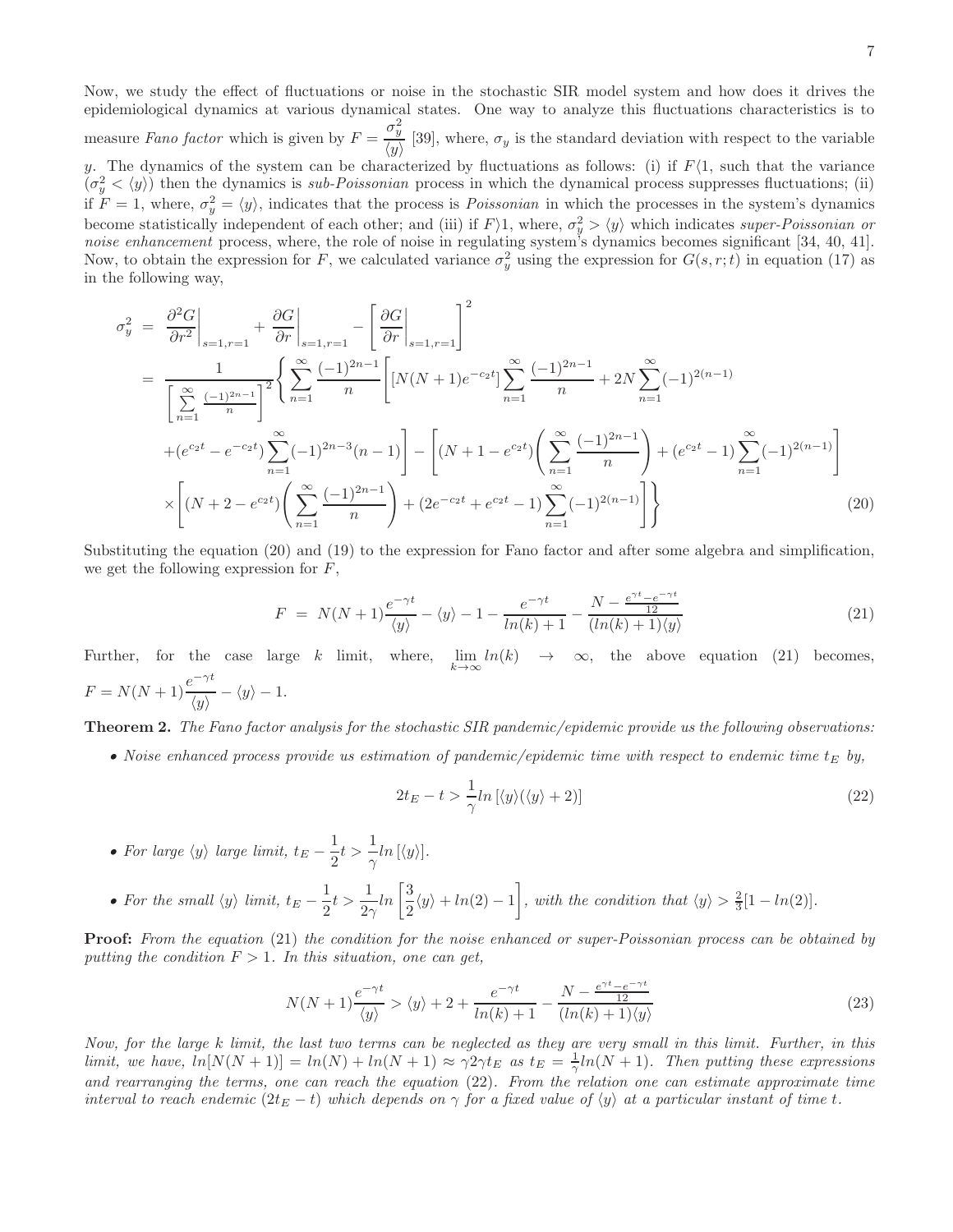*The straight forward proof can be done from the equation* (22) *by taking large*  $\langle y \rangle$  *limit, where,*  $\langle y \rangle [\langle y \rangle + 2] \sim \langle y \rangle^2$ . *Rearranging the terms one can prove it. Similarly, for small*  $\langle y \rangle$  *limit, one can take*  $ln \langle y \rangle \sim \langle y \rangle - 1 + o(\langle y \rangle^2)$ , and  $ln(1 + \langle y \rangle) \sim \langle y \rangle + o(\langle y \rangle^2)$ . Putting these expressions to the equation (22) and rearranging the terms one can prove *the relation. In order to have super-Poissonian process one has to have*  $\langle y \rangle > \frac{2}{3}[1 - ln(2)].$ 

### Noise can modulate the fate of the epidemic

We study the impact of noise (intrinsic) in the model by calculated Fano factor given in equation (21). The variation of the Fano factor  $F$ , which can characterize the noise associated with the system's dynamics, as a function of  $t$ and  $\gamma$  in the model are shown in Fig. 4. From the figure one can easily observe that at the early stage of the pandemic/epidemic  $(t < 3)$ , the epidemic process is sub-Poissonian where the noise is suppressed in the dynamical behavior of the system though F rapidly increases with t (Fig 4(A)). At around  $t \sim 3$ , the dynamical processes in the system become statistically uncorrelated (Poissonian process) to each other due to the pandemic/epidemic becomes active. If  $t > 3$ , as time progress  $F > 1$ , the process become super-Poissonian or noise enhanced process which is dissipative and the noise become one important parameter driving the system to active pandemic situation.

Next, in Fig 4(B), we tried to understand the behavior of F as a function of  $(\gamma)$  ( $\gamma = [0 \text{ to } 1]$ ) and found that the behavior of F is almost the same for as (Fig. 4(A)). Here also, we could see that  $F < 1$  for small values of  $\gamma$  (sub-Poissonian process). As  $\gamma$  increases  $F \to 1$  (Poissonian process) and  $F > 1$  as  $\gamma \to large$  (noise-enhanced process). We thus observe that noise are integral parts of SIR model dynamics. These parameters can be a key factor for the system.



FIG. 2: (A) Variation of Fano factor (calculated from Master equation) with respect to time t. (B) Variation of Fano factor (calculated from Stochastic Master equation) with respect to time  $\gamma$ .

# Method for parameter estimation and its dynamics

The estimation of epidemiological parameters  $(\beta, \gamma)$  in SIR model can be done using approximation Bayesian computation (ABC) based on stochastic simulation algorithm (SSA) due to Gillespie algorithm which is based on likelihood free inference methods and developed for stochastic systems [22]. This method is implemented on the dynamics of biochemical model [42] of SIR model to evaluate marginal posterior distributions to estimate values of the parameters for different situations in the current Covid-19 pandemic with reference to Indian data. In the parameter estimation, the likelihood calculations are replaced by the simulation of the model system within certain period of time. This method ABC SSA, which is one of the ABC SMC (ABC sequential Monte carlo) methods, provides better parameter estimation than the existing ABC algorithms [22].

The ABC SSA method can be explained as follows [22]. Consider x be a given data. Then from this data, for a desired sample size, N, one can define an acceptance threshold,  $\epsilon$ . Let  $\theta$  be a parameter vector which we have to estimate using ABC SSA. Given the prior distribution  $\pi(\theta)$ , the observed data be denoted as  $x^*$ . The parameter values are generated through a distributions,  $\pi(\theta|d(x, x^*) \leq \epsilon)$  [22]. While  $i < N$ 

- Sample  $\theta^*$  from the prior distribution  $\pi(\theta)$
- Simulate a model data set  $x*$  from  $\pi(x|\theta^*)$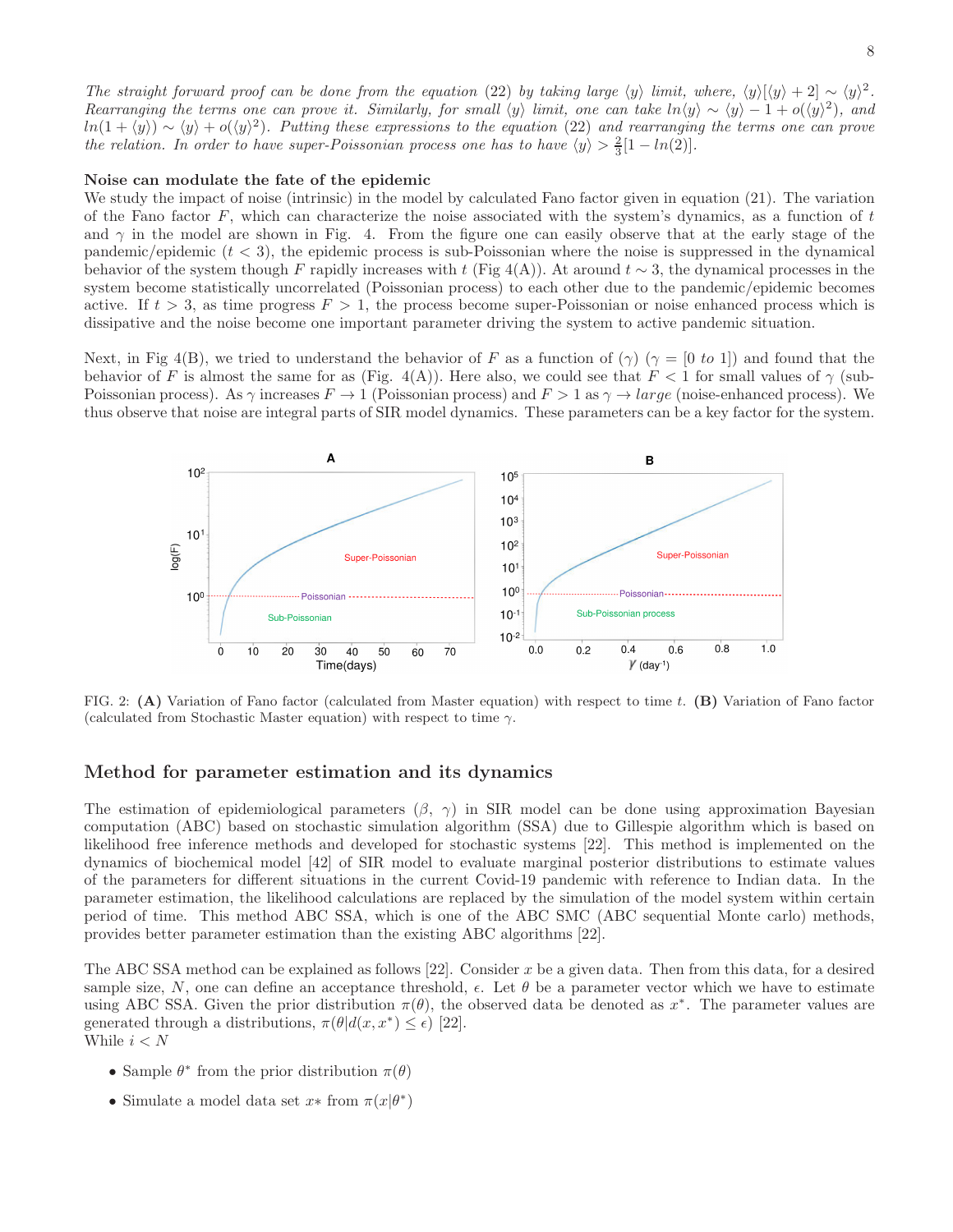- If  $d(x, x^*) \leq \epsilon$ , accept  $\theta^*$  into the posterior distribution
- $i = i + 1$

After estimating the parameter values, the SSA which is Gillespie algorithm is implemented in the simulation. The reaction network of the SIR model is simulated using SSA [37] to understand the dynamics of pandemic/epidemic. The Gillespie algorithm is based on two random processes, which reaction will fire at what time [37]. The algorithm consist two random variables  $r_1$  and  $r_2$  such that reaction time is computed using  $\tau = -\frac{1}{a_0} ln(r_1)$ , where,  $a_0 \sum_i a_i a_i$ 

is the *ith* propensity function and *kth* reaction will fire when it satisfy,  $\sum$ k  $i=1$  $a_i \leq a_0 r_2$  < k  $\sum$  $^{+1}$  $i=1$  $a_i$ .

## Parameter estimation of SIR model and sensitivity analysis

We used the equivalent two reactions set [35] of the classic SIR model [27] and applied ABC SSA algorithm as stated in the method above to estimate parameters  $\beta$  and  $\gamma$ . In order to understand the sensitivity of these parameters on the current Covid-19 pandemic dynamics and the importance of government policies to control this ongoing pandemic, we considered *lockdown* as government policy and dynamics of infected population during the *lockdown* period to estimate the model parameters. The *lockdown-1* had 21 days duration (Fig. 2 left panel) and used this data to estimate the parameters using ABC SSA algorithm. The posterior distributions of  $\beta$  and  $\gamma$  (Fig. 2 middle and right panels) allow us to estimate the values of the model parameters as given in the Table 1. These parameter values are used to simulate the SIR reaction network to get the infected population dynamics I or  $y$  (Fig. 2 left panel blue line) to compare with the real data and found that stochastically simulated model prediction is in good agreement with the real data (real data considered from WHO represented by the red dots for t  $(\text{days}) = [1,5,10,15,20]$ ). Here the curve in the figure (Fig. 2 left panel) represents the pointwise median predictions of the stochastic SIR model for the infected population, and the shaded portion represents the 95% credible regions.

Similar plots of lockdown 2, lockdown 3 and lockdown 4 are shown in the panels B, C and D respectively in Fig. 2. From the results show clearly that the posterior distributions of  $\beta$  and  $\gamma$  are quite different and the estimated values of these parameters significant variations as shown in Table 1 for different lockdown periods. Simulated results indicating the dynamics of the infected population  $I(t)$  using the estimated parameter values are in good agreement with the real data points taken from WHO approved Covid-19 dashboard. This behavior of the estimated parameters indicates that these parameters are quite sensitive to the changes in the dynamics of the infected population and should not be taken constant as has been taken in most of the simulations of SIR model.

| Start date                    | End date          |          | $\sim$   | Reproduction<br>number |
|-------------------------------|-------------------|----------|----------|------------------------|
| Lockdown 1125th March 2020    | $14th$ April 2020 | 0.122265 | 0.020753 | 5.891404               |
| Lockdown $2 15$ th April 2020 | $3rd$ May $2020$  | 0.082674 | 0.038415 | 2.152128               |
| Lockdown $3 4th$ May 2020     | $17th$ May $2020$ | 0.087931 | 0.046105 | 1.907193               |
| Lockdown $4 18th$ May 2020    | $31st$ May 2020   | 0.078204 | 0.056576 | 1.382283               |

Table 1: List of estimated parameters

#### Effectiveness of control strategies can be captured in the parameter dynamics

The results of estimated parameters of SIR model show that continuous implementation of lockdowns allows to decrease in the reproduction number indicating lockdown strategy could be one of the potential strategies which can control this complicated Covid-19 pandemic (Fig. 3). Since, this  $R_0$  values are dependent on the parameter values of  $\beta$  and  $\gamma$ , the dynamics of these parameters, which can be estimated using ABC SSA algorithm, can be used as the forecasting parameter of pandemic states as well as effectiveness of any strategy implemented to control this pandemic. The impact of consecutive lockdown characterized by l on the parameters  $\beta$  and  $R_0$  decreased with power law:  $\beta \sim l^{-0.325}$  and  $R_0 \sim l^{-1.156}$ . However, since the value of  $R_0 > 1$  till  $l = 4$  the pandemic is not under control. Since  $R_0$  with l follow the relationship  $R_0 \sim l^{-1.156}$  (exact form is  $R_0 = 5.8 \times l^{-1.156}$ ), the pandemic can be controlled  $(R_0 < 1)$  approximately after  $l \geq 5$ . During the active Covid-19 pandemic state  $\gamma$  and  $\frac{\gamma}{\beta}$  follows power growth nature:  $\gamma \sim l^{0.669}$  and  $\frac{\gamma}{\beta} \sim l^{0.872}$  (Fig. 3).

From Mandelbrot's fractal theory [43], if a certain system parameter follows power law behavior with a scale parameter, it is the indicator of fractal nature of the system with respect to that scale parameter. This fractal nature of the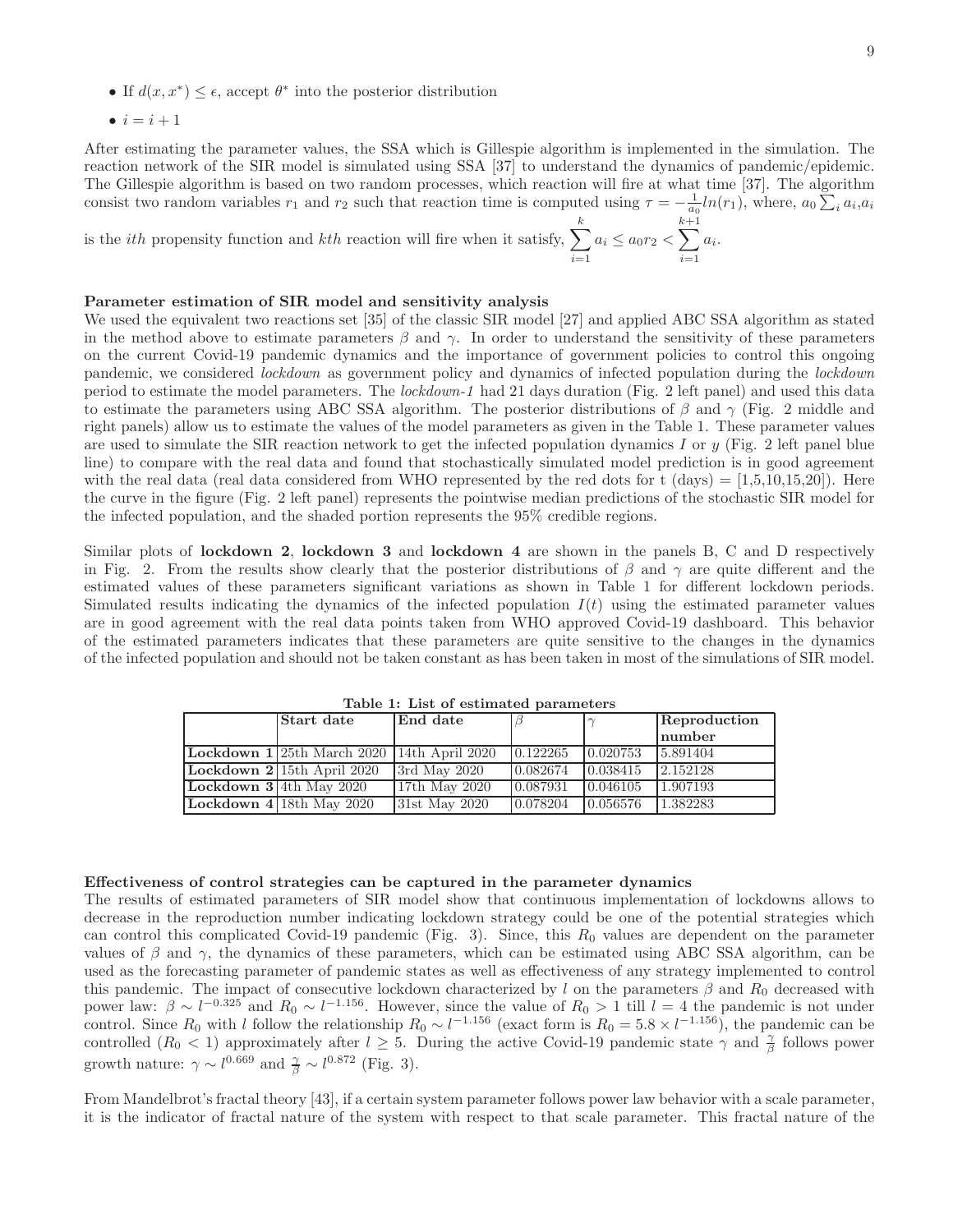10



FIG. 3: A. Lockdown 1: The dynamics of the infected population(left) using estimated parameters by ABC SSA algorithm applied to SIR reaction set. The shaded portion indicates 95% credible region. The blue curve is the simulated dynamics of  $I(t)$  using SSA and estimated parameter values. Red points are the real data values for days 1,5,10,15,20 during lockdown period. The posterior histogram of  $\beta$  and  $\gamma$  value from which the values of the parameters are estimated are shown in middle and right panels. Similar plots of B. Lockdown 2: (lockdown period taken is 19 days, real data points taken for comparison are 1,5,10,15,20 days), C. Lockdown 3: (lockdown period taken is 14 days, real data points taken for comparison are 1,5,10,14 days) and **D. Lockdown 4:** (lockdown period taken is 14 days, real data points taken for comparison are 1,5,10,14 days) are shown in the panels B, C and D respectively.

system is the signature of self-organization [44]. Since the behavior of the SIR parameters follow power law nature with lockdown parameter l, the impact of lockdown to people in a certain demographic region is to trigger more organized behavior with lockdown parameter  $l$  reflected in the pandemic dynamics. The more organized faster is to control the pandemic with respect to lockdown.

# Conclusion

The ongoing Covid-19 pandemic is a dreaded threat to the global human population and India being second most affected in the world so far. The study of the classic epidemiological SIR model fitting to the current pandemic to search for strategies to control this pandemic leading to endemic. The deterministic analysis of the exact analytical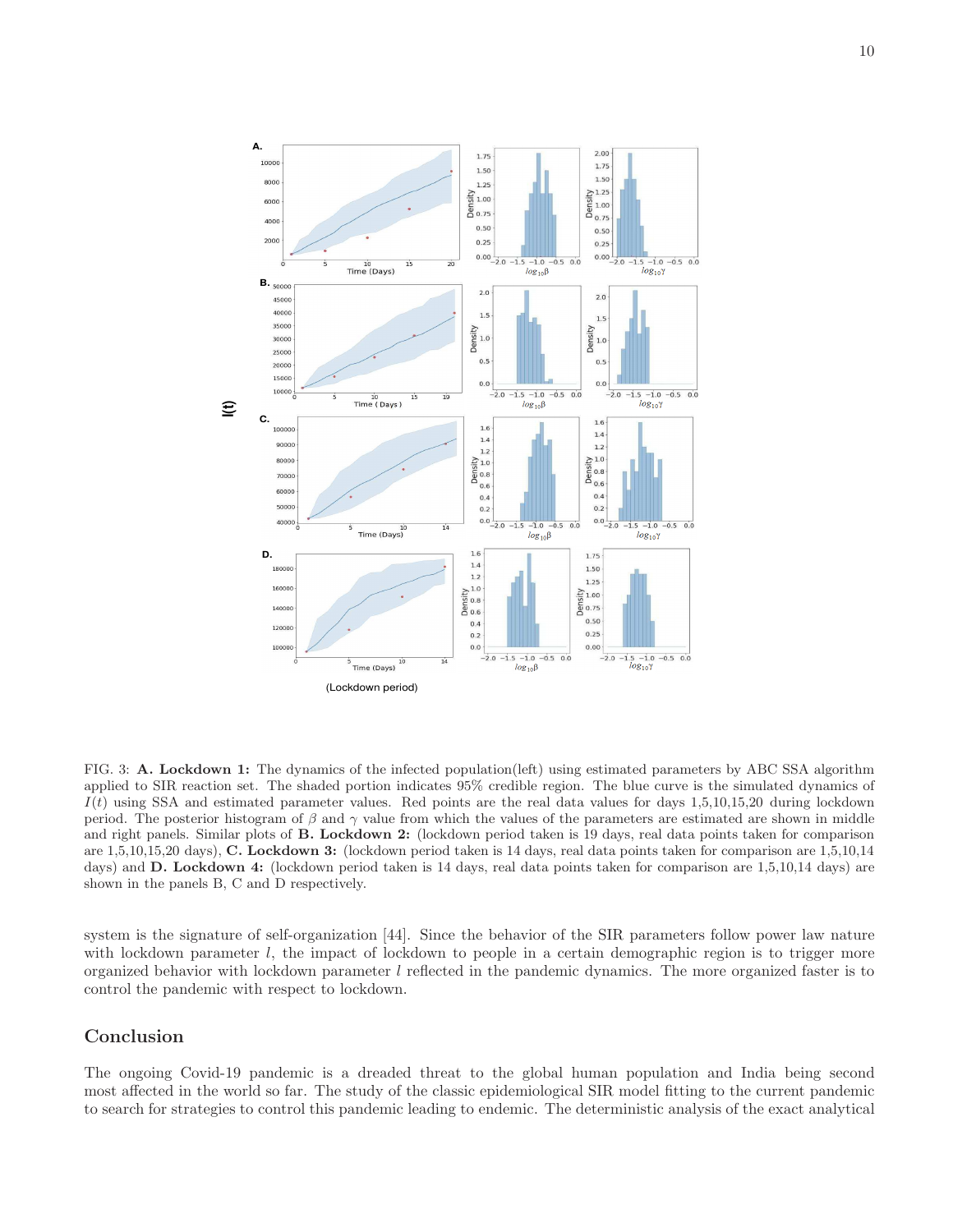

FIG. 4: Dependence of SIR on lockdown parameter l. The solid lines are the fitted lines on the data points with equations given in each panel. The goodness of the fit characterized by  $r^2 - value$  ranges from 0.9135-0.9567.

explicit solution of the SIR model indicates that the calculated fixed points correspond to equilibrium states of the pandemic from which control strategies can be formulated. Further, these fixed points are also quite sensitive to the epidemiological parameters  $\frac{\gamma}{\beta}$  giving us the possibility of designing control strategies. For example,  $\beta$ , which is infection rate, can be related to various strategies, namely, lockdown, social distancing, isolation, etc to decrease  $\beta$ [34]. On the other hand, to increase  $\gamma$  the strategies such as vaccination, exercise, increase immunity, etc can be correlated. Even the parameter  $\frac{\gamma}{\beta}$  can be used as the indicator of whether a certain pandemic/epidemic is going to be active or endemic. Similar results were also found in the case of stochastic analytical results. The additional information we got from the stochastic analysis is the role of noise in triggering pandemic/epidemic. The origin of noise in the case of epidemiological study could be various factors, for example, random movement of the people without following WHO or ICMR rule and regulation, human diffusion from one region to another, people who are against the government policies/strategies, etc which could trigger pandemic more active. Hence, these noises needed to be controlled properly to control the pandemic.

From the study of the analytical results (both deterministic and stochastic) of the SIR model, clearly show the sensitive dependence of the epidemiological parameters on the epidemiological dynamics and states. We, therefore, estimated the values of epidemiological parameters using the designed ABC SSA algorithm taking the Indian government's lockdown strategy as the factor causing changes in the epidemiological dynamics and states. The estimated values of the parameters are used to simulate the model system and found to be in good agreement with the real data. The estimated values of these parameters are found to be changed and sensitive to the lockdown strategy. In India's case, the lockdown was found to be the more effective strategy implemented by the Indian government to reduce infection overpopulation. The results show that when the lockdown was implemented consecutively, the transmission rate was decreased, whereas, the recovery rate was found to be increased during the lockdown process. Reproduction number value was declining for the epidemic spread of Covid-19 data in India. Also after the strict governmental restrictions or strategies, the pandemic scene was found to be reduced drastically. This indicates that the awareness among people was increased much more than before during the lockdown period. Since there is good agreement between the stochastic simulation results using the estimated parameter values with the real Covid-19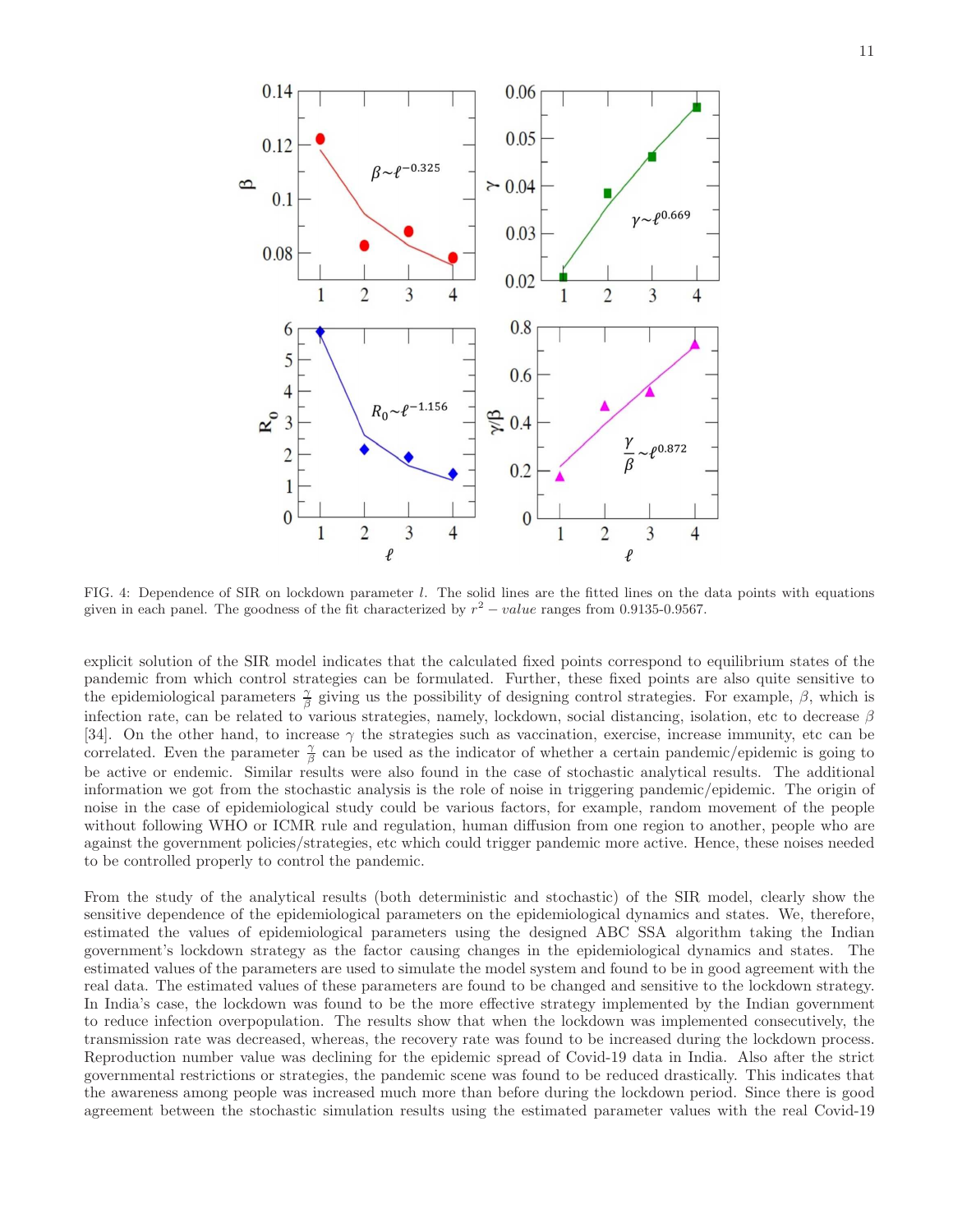data, the ABS SSA method is quite an important method for epidemiological parameter estimation. Further, these parameters can be used as a pandemic indicator as well as correlated to designing various pandemic control strategies.

Noise in the stochastic SIR model plays an important role in regulating pandemic/epidemic dynamics. The changes in dynamics can be captured by calculating Fano factor of the corresponding dynamics. We found that at the beginning of the pandemic/epidemic the dynamics suppresses noise effect and noise could not able to affect much (sub-Piossonian process). Once the dynamics crosses a transient state at which the dynamics becomes statistically uncorrelated (Poissonian state), the role of noise could able to drive the system to active pandemic/epidemic state (super-Poissonian or noise enhanced process). This noise or fluctuations in the epidemiological dynamics could be due to many factors, for example, diffusion of infected (symptomatic/asymptomatic or both) people in the demographic region (extrinsic noise) and emergence of people who do not follow epidemiological control strategies (WHO guidelines etc) enhancing disease spreading (intrinsic noise). Hence, this noise parameter could be one important factor to be included in devising epidemic control strategies. Further, the epidemiological parameter  $\gamma = \frac{\beta}{R_0}$  is also found to be quite sensitive to the epidemiological dynamics and needs to be properly correlated with the control strategies to be implemented.

The analysis of the epidemiological parameters as a function of lockdown parameter l showed that these parameters exhibit power law behavior with l. Since this power law behavior can be interpreted as fractal nature of the system with l, people during the lockdown period are self-organized and as a consequence, there is a signature of controlling the pandemic systematically. Hence, these parameters are quite sensitive to the pandemic dynamics and states and can be correlated in designing control strategies.

## Acknowledgements

JB is financially supported by the Indian Council of Medical Research (ICMR), New Delhi, India. RKBS is financially supported by DBT-COE and JNU.

#### Author Contributions:

RKBS and JB conceptualized the work. JB, and RKBS did the analytical work. JB did the simulation work and also prepared the figures. All authors wrote, read, analyzed the results and approved the final manuscript.

# Additional Information Competing interests:

The authors declare no competing interests.

- [1] Holshue M.L., DeBolt C., Lindquist S., Lofy K.H., Wiesman J., Bruce H., Spitters C., Ericson K., Wilkerson S., Tural A., Diaz G., Cohn A., Fox L., Patel A., Gerber S.I., Kim L., Tong S., Lu X., Lindstrom S., Pallansch M.A., Weldon W.C., Biggs H.M., Uyeki T.M., Pillai S.K. First case of 2019 Novel Coronavirus in the United States. N. Engl. J. Med. 2020;382:929–936.
- [2] WHO 2020. Rolling Updates on Coronavirus Disease (COVID-19) URL https://www.who.int/emergencies/diseases/novelcoronavirus-2019/events-as-they-happen (Accessed 3.31.20).
- [3] "India most infected by Covid-19 among Asian countries, leaves Turkey behind". Hindustan Times. 29 May 2020. Retrieved 30 May 2020.
- [4] Sandhya Ramesh (14 April 2020). "R0 data shows India's coronavirus infection rate has slowed, gives lockdown a thumbs up". ThePrint. Retrieved 2 May 2020.
- [5] S Bagcchi. The world's largest covid-19 vaccination campaign. The Lancet. Infectious Diseases, 21(3):323, (2021).
- [6] Ranjan R, Sharma A, Verma MK.. Characterization of the second wave of COVID-19 in India. medRxiv 2021; 1:1–10, doi: 10.1101/2021.04.17.21255665.
- [7] Rahimi, I.; Chen, F.; Gandomi, A.H. A review on COVID-19 forecasting models. Neural Comput. Appl. 2021, 1–11.
- [8] Li, R., Pei, S., Chen, B., et al. (2020). Substantial undocumented infection facilitates the rapid dissemination of novel coronavirus (SARS-CoV-2). Science, 368(6490), 489–493.
- [9] Jia, J. S., Lu, X., Yuan, Y., et al. (2020). Population flow drives spatio-temporal distribution of COVID-19 in China. Nature.
- [10] Brauer, F., Castillo-Chavez, C., & Feng, Z. (2019). Mathematical models in epidemiology. Berlin: Springer.
- [11] Box, Q. E. P. & TIAO, G. C. (1973). Bayesian Inference in Statistical Analysis. Reading, Mass: AddisonWesley.
- [12] ]Worden K, Hensman JJ (2012) Parameter Estimation and Model Selection for a Class of Hysteretic Systems using Bayesian Inference. Mechanical Systems and Signal Processing 32:153–169.
- [13] Van den Bos, Adriaan. Parameter estimation for scientists and engineers. John Wiley & Sons, 2007.